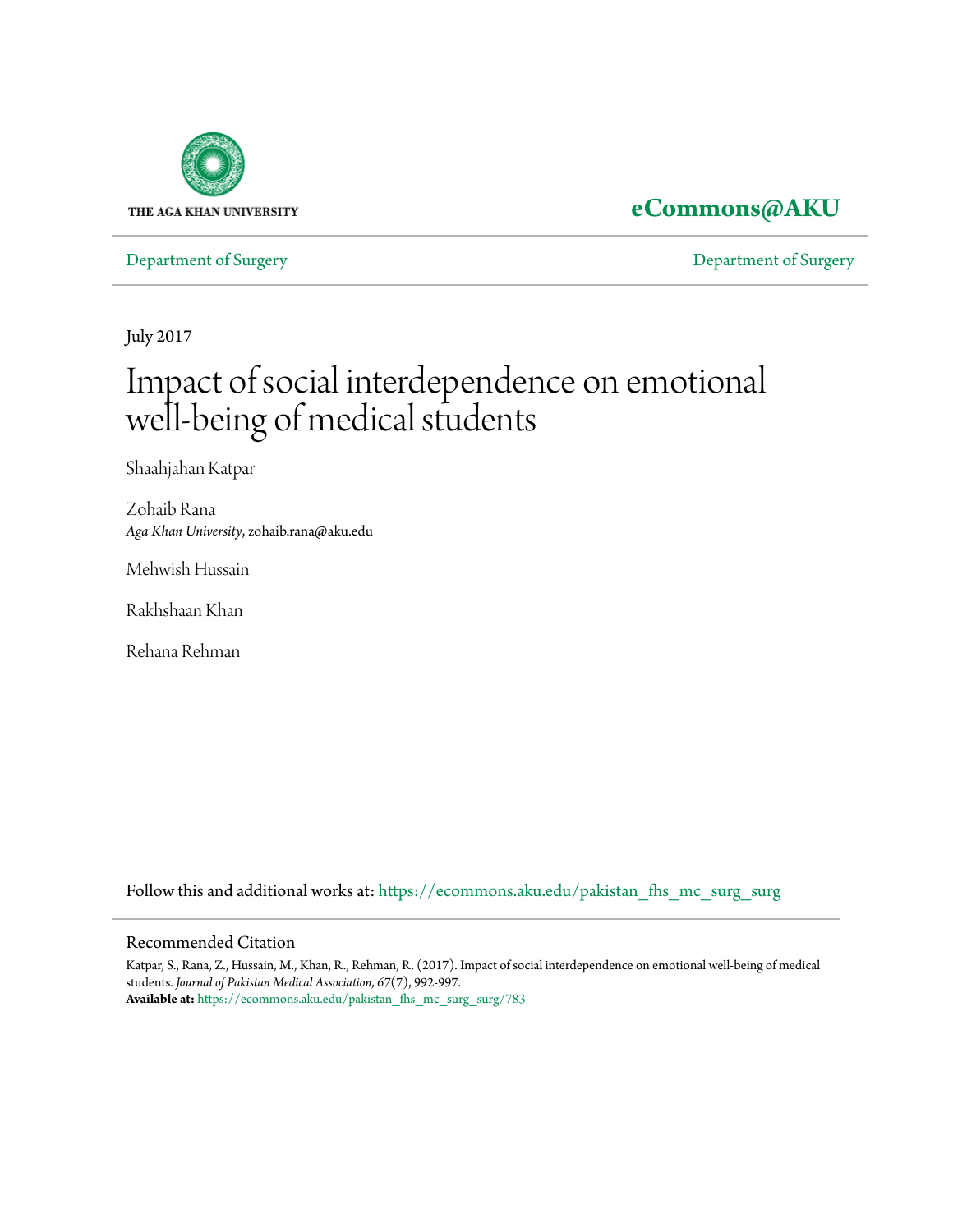# ORIGINAL ARTICLE

# **Impact of social interdependence on emotional well-being of medical students**

Shaahjahan Katpar,<sup>1</sup> Zohaib Rana,<sup>2</sup> Mehwish Hussain,<sup>3</sup> Rakhshaan Khan,<sup>4</sup> Rehana Rehman<sup>5</sup>

### **Abstract**

**Objective:** To observe the effect of social interdependence on emotional well-being in medical students.

**Methods:** This cross-sectional study was conducted in Karachi from June 2013 to January 2014 and comprised firstyear medical students of 5 private and 3 public-sector colleges. Students of both genders aged 19-24 years were included. Quantitative aspects of social and emotional wellness were evaluated using a structured questionnaire from the wellness wheel on a four-point Likert's scale (score ranging from 0 to 3). Two focus group discussions were conducted in each medical college from the qualitative aspect.

**Results:** Of the 736 participants, 526(71.47%) were females and 210(28.53%) were males. Males reported significantly less inclination towards exhibiting fairness, solving problems, teaching batch fellows and attending group discussion (p<0.05). They were significantly least anxious with less frequency of helping others during emotional outbursts (p<0.05). Females had higher frequency of close friends and self-improvement (p<0.05). The scores of social wellness were significantly better in females compared to males (p<0.001) while there was no significant difference in emotional wellness on the basis of gender (p>0.05). Social communication and help was highly positively correlated with self-content in students (p<0.05).

**Conclusion:** The medical students of Karachi had good social and emotional well-being. **Keywords:** Wellness, Emotional wellness, Social wellness, Medical students, Wellness wheel. (JPMA 67: 992; 2017)

# **Introduction**

Wellness is a fairly alien concept in developing countries in comparison to the advanced world, and it comprises the balance between its components, i.e. physical, emotional, spiritual, intellectual, social, financial and environmental well-being. The dynamics of wellness exist in the interactions so that a modification in any one of these serves to influence other components, and hence, an effect on one of the components serves to disturb the balance of wellness wheel.<sup>1</sup>

Social wellness (SW) permits a person to survive in the society via interactions with friends, family, colleagues and the entire community.<sup>2,3</sup> In this regard, the main objectives of SW include positive and effective communication skills, developing mutual respect amongst community members and enjoying a positive interdependent relationship with all concerned.3,4 The awareness about SW is important for medical students as they are the future professionals who take an oath to treat the patients efficaciously. For this, they need strong interpersonal skills to communicate with patients, their family, staff and peers without

1Institute of Dentistry, Liaquat University of Medical and Health Sciences, Jamshoro, <sup>2</sup>Aga Khan University, Karachi, <sup>3</sup>Dow University of Health Sciences, Karachi, <sup>4</sup> iCAT Transmission, Islamabad, <sup>5</sup>Biological & Biomedical Sciences, Aga Khan University, Karachi, Pakistan.

**Correspondence:** Rehana Rehman. Email: drrehana7@gmail.com

forgetting their own families.<sup>5</sup>

Emotional wellness (EW) means having an awareness of individual's positive feelings, its expression in a healthy manner, stability of mood, sense of well-being, positive attitude toward others and having stress-coping abilities at rough and tough times of life.1,2 Emotional health is important for an individual, as this is also dependent upon self respect, self-confidence and one's individual dignity, which in turn also plays a role in performance.<sup>6</sup> According to the definition by the Mental Health Foundation, emotional well-being is "a positive sense of well-being which enables an individual to be able to function normally in society and meet the demands of everyday life; people in good mental health have the ability to recover effectively from illness, change, or misfortune".<sup>1</sup>

Medical students are known to face academic challenges during their studies and at the same time have to explore their own desires in terms of future plans, learn about selfdiscipline and importance of time management, so that they should learn not only to survive but also excel in their careers.3,4 Recent studies have showed that medical students' perception of the educational environment has a significant impact on their behaviour, academic progress and sense of well-being.<sup>7</sup>

Wellness issues may get compromised during medical students' academic careers due to multiple societal,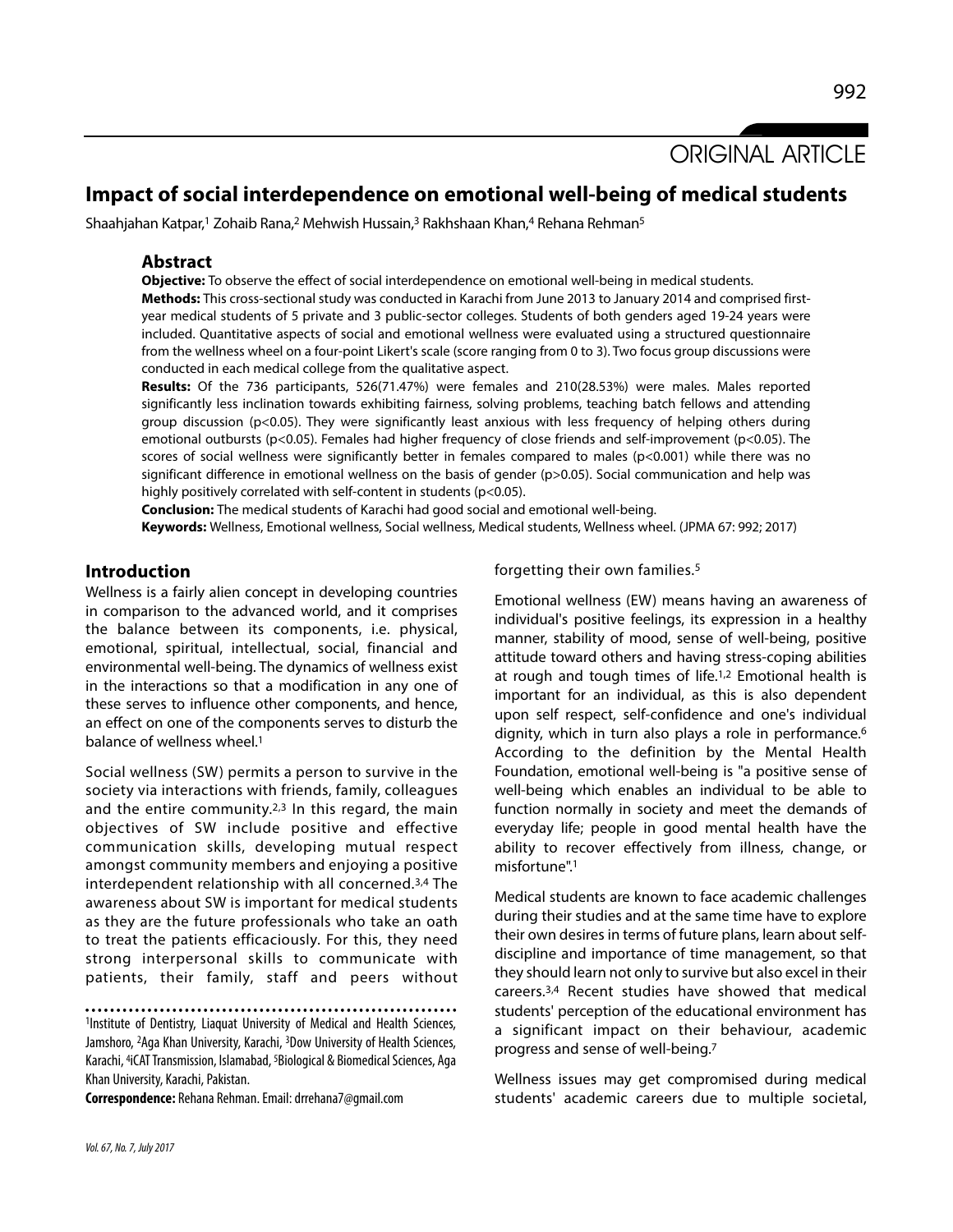health and career challenges and an imbalance amongst these would lead to unrest, effecting their learning ability and subsequent academic performance.<sup>8</sup> At the same time, the evolving modern trend to look after the patients is not only demanding but complex and needs knowledge, skills and positive attitude towards changing intricacies of life. In this regard, medical students should learn to cope with their stresses and understand the importance of teamwork and leadership to improve their academic performance and move forward in life.6,8 As gender has been established as one of the core influencers of responses to wellness, different characteristics/indicators of wellness need to be explored and compared in both genders.<sup>9,10</sup> The current study was planned to compare EW and SW awareness and determine the impact of social interdependence on emotional well-being in male and female medical students.

# **Subjects and Methods**

This cross-sectional study was conducted in Karachi from June 2013 till January 2014, and comprised first-year medical students of all ethnic groups regardless of gender and aged 19-24 years studying at 5 private and 3 publicsector colleges. Ethical approval was acquired from the ethics review committee (ERC) of Bahria University Medical and Dental College, Karachi. Informed written consent was obtained from all participants. Information was acquired about awareness of sSW and EW on a fourpoint Likert scale (0-3). This dimension contained nine items pertaining to: i) having a network of friends, ii) fairness and justice while dealing with people, iii) try to solve problems of fellows, iv) no hesitation to communicate, v) attend group discussion without hesitation, vi) teach batch fellows without hesitation, vii) enjoy leading a students' group, viii) sense of belonging to the community, and ix) contribute resources to community projects. Twelve items were included in the dimension to study EW of students. These items were: i) feeling cheerful and happy, ii) value self-exploration and improvement, iii) needed and valued by acquaintances, iv) recognise and cope stressors, v) suffer mood swings and anxiety attack, vi) outbursts occur before exam, vii) capable of overcoming anxiety, viii) take help from friends, ix) seek advice from mentor, x) consult family for help, xi) need psychiatrists, and xii)help people during emotional outbursts.

Two focus group discussions (FGDs) were conducted in each medical college with 1015 students after taking informed consent. The FGD lasted for 20-30 minutes, was audio-recorded and anonymity and confidentiality of students were maintained throughout the process. Results of quantitative aspects of EW and SW were acquired from work done previously9,11 using a structured questionnaire adapted from the wellness wheel,<sup>12</sup> pretested and validated on a group of 50 students. The reliability of the questionnaire was identified by Cronbach's alpha (81%) which showed good consistency in the responses received from students. All variables were judged on the basis of four-point Likert type scale (i.e. rarely ever, sometimes, most of the time, and always) with a score range of 0-3 (lowest to highest).

Open-ended questions were preferred to explore association of SW with EW, use of social support to prevent emotional outbursts and importance of group discussions to withstand stress of examination [Appendix].

Descriptive measures were expressed in terms of frequency and percentages for individual items of each dimension while scores were presented as mean  $\pm$ standard deviation and median (interquartile range [IQR]). Chi-square trend test was executed to check association between gender and individual wellness items. Mann-Whitney U test was run to compare wellness scores between males and females. P<0.05 was considered significant. Correlation of SW and EW using Spearman's correlation was considered weak, with value of correlation coefficient less than 0.3, moderate from 0.3 to 0.5 and more than 0.5 as good correlation between the two scores.

To explore common SW from these nine items, we used factor analysis using principal-factor method. The detail of the application is given in a previous publication.<sup>3</sup> Briefly, two factors were extracted from the application of factor analysis. Items v, vi, iv, vii and ix produced the highest correlation with the first factor and hence given the name of "social communication" whereas items iii, ii, i and viii produced the highest correlation with factor and hence given the name of "social help". The respective items in both factors were summed-up and two new variables were formed under the dimension of SW. Total SW was formed while adding up responses of all nine items.

The exploration of common emotional well-being was

#### **Appendix: Open-ended questions.**

<sup>1.</sup> Do you think social networking can help you to prevent emotional outbursts?

<sup>2.</sup> Do you think combined studies give you confidence to overcome fear of viva voce examination?

<sup>3.</sup> Do you think your support from friends and family is required for emotional well being?

<sup>4.</sup> Do you think talking to a friend and sharing the problem gives you consolation? 5. What is your opinion about social support system?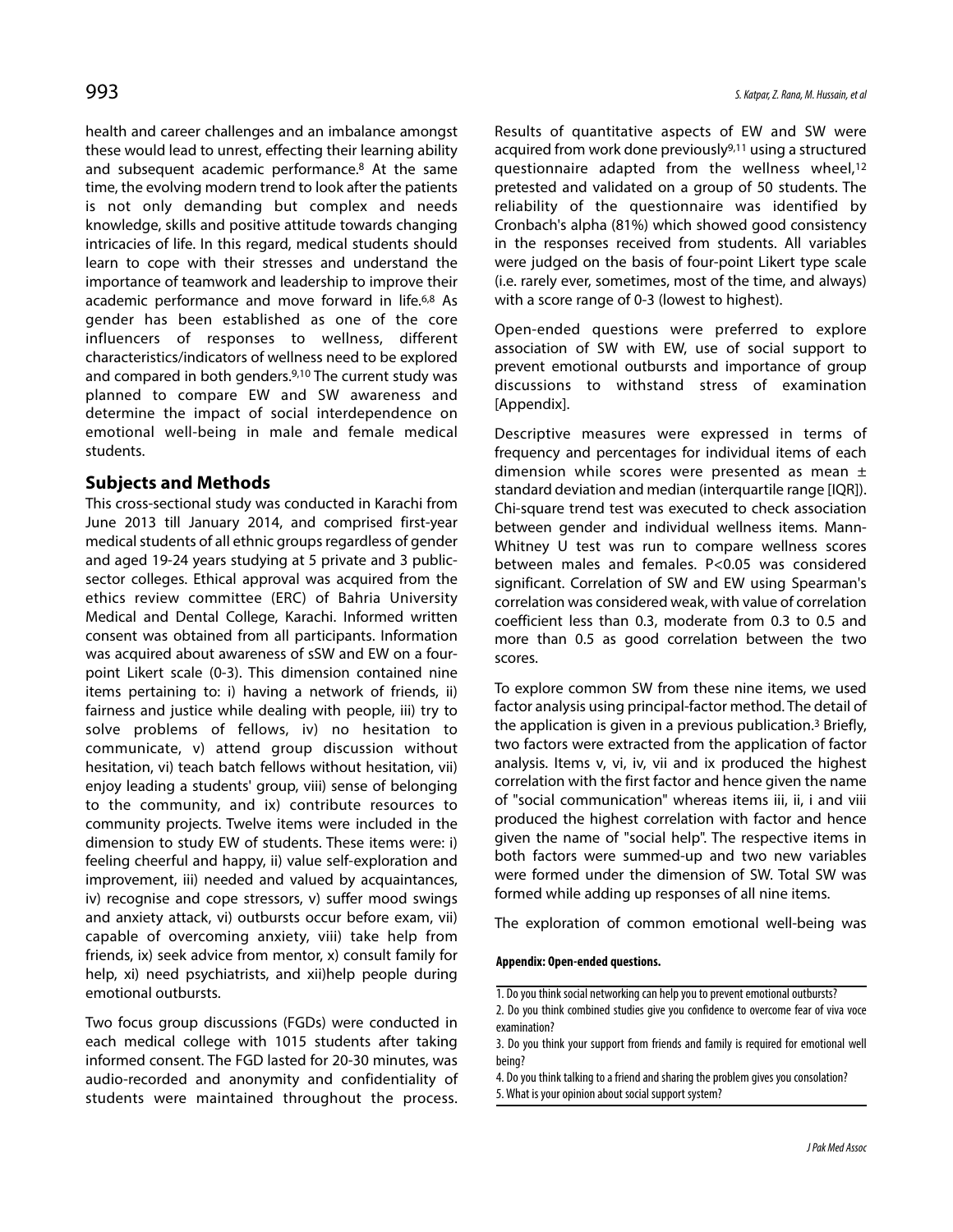assessed by factor analysis as defined in our previous article.<sup>1</sup> Four emotional factors were extracted out. The first factor was named as "self-content" after looking for the highest correlations with items iv, i, ii, iii, xii and vii. The second factor showed highest correlation with ix, viii and x and hence we named it as "dependent". The third factor showed positive correlation with item vi and negative correlation with vii and hence given the name of "anxious". The last factor was named as "moody" as it imparted positive correlation with item v and negative correlation with item i. The total score and factor scores were obtained by the same method as done for social wellness total and factor scores.

# **Results**

Of the 736 participants, 526(71.47%) were females and 210(28.53%) were males. Females were accustomed significantly more to have close network of friends (p<0.001), exhibit fairness while dealing with people  $(p=0.001)$ , solve problems  $(p=0.002)$ , no hesitation to communicate with people (p=0.007), attend group

**Table-1:** Association of social and emotional wellness items with gender.

discussion without hesitation (p=0.001), teach batch fellows without any hesitation (p=0.003) and feel sense of belonging to doctor's community (p=0.021). The items which were not significantly associated with any gender were leading a group of students and contributing time and money to social and community projects. Most of the items of emotional wellness did not produce significantly different trend in either gender. Albeit, feeling cheerful and hopeful was nearly similar in males and females (p=0.051). The frequency of always exploring and improving the self was found more in female  $(p=0.035)$ . Male had significantly less frequency of anxiety or outburst during exam (p<0.0001). On the other hand, helping other people during emotional outbursts was reported more by female students (p=0.009) (Table-1).

Females acquired significantly higher score in communication wellness (p=0.002). Social help was also found significantly higher among female medical students (p<0.0001). Overall SW was significantly better among females. Observing the outcome of EW, the

| <b>Attributes</b>                                     | Male ( $n = 210$ ) |                  |                | Female ( $n = 526$ ) |             |                  | <b>P</b> Value |               |           |
|-------------------------------------------------------|--------------------|------------------|----------------|----------------------|-------------|------------------|----------------|---------------|-----------|
|                                                       | No                 | <b>Sometimes</b> | <b>Usually</b> | <b>Always</b>        | No          | <b>Sometimes</b> | <b>Usually</b> | <b>Always</b> | for trend |
| <b>Social Wellness</b>                                |                    |                  |                |                      |             |                  |                |               |           |
| I have a network of close friends and family          | 15 (7.1%)          | 22 (10.5%)       | 18 (8.6%)      | 155 (73.8%)          | $17(3.2\%)$ | 18 (3.4%)        | 48 (9.1%)      | 443 (84.2%)   | < 0.001   |
| I exhibit fairness and justice in dealing with people | 3(1.4%)            | 26 (12.4%)       | 62 (29.5%)     | 119 (56.7%)          | $5(1.0\%)$  | $27(5.1\%)$      | 146 (27.8%)    | 348 (66.2%)   | 0.001     |
| I try to solve problems of my friends/class fellows   | $7(3.3\%)$         | 30 (14.3%)       | 68 (32.4%)     | 105 (50.0%)          | 10 (1.9%)   | 53 (10.1%)       | 135 (25.7%)    | 328 (62.4%)   | 0.002     |
| I have no hesitation to communicate with people       | 25 (11.9%)         | 56 (26.7%)       | 57 (27.1%)     | 72 (34.3%)           | 36 (6.8%)   | 118 (22.4%)      | 154 (29.3%)    | 218 (41.4%)   | 0.007     |
| I don't hesitate to attend group discussions          | 24 (11.4%)         | 44 (21.0%)       | 60 (28.6%)     | 82 (39.0%)           | 40 (7.6%)   | 89 (16.9%)       | 114 (21.7%)    | 283 (53.8%)   | 0.001     |
| I never hesitate to teach my batch fellows            | 21 (10.0%)         | 35 (16.7%)       | 61 (29.0%)     | 93 (44.3%)           | 32 (6.1%)   | 75 (14.3%)       | 118 (22.4%)    | 301 (57.2%)   | 0.003     |
| I enjoy to lead a group of students                   | 39 (18.6%)         | 41 (19.5%)       | 36 (17.1%)     | 94 (44.8%)           | 80 (15.2%)  | 101 (19.2%)      | 100 (19.0%)    | 245 (46.6%)   | 0.341     |
| I feel a sense of belonging to doctor's community.    | 14 (6.7%)          | 30 (14.3%)       | 48 (22.9%)     | 118 (56.2%)          | 29 (5.5%)   | 61 (11.6%)       | 76 (14.4%)     | 360 (68.4%)   | 0.021     |
| I contribute time and money to social and             |                    |                  |                |                      |             |                  |                |               |           |
| community projects.                                   | 38 (18.1%)         | 84 (40.0%)       | 47 (22.4%)     | 41 (19.5%)           | 110 (20.9%) | 195 (37.1%)      | 114 (21.7%)    | 107 (20.3%)   | 0.821     |
| <b>Emotional Wellness</b>                             |                    |                  |                |                      |             |                  |                |               |           |
| I feel cheerful and hopeful                           | $9(4.3\%)$         | 48 (22.9%)       | 68 (32.4%)     | 85 (40.5%)           | 19 (3.6%)   | 80 (15.2%)       | 190 (36.1%)    | 237 (45.1%)   | 0.051     |
| I value self-exploration and self-improvement.        | 4(1.9%             | 19 (9.0%)        | 60 (28.6%)     | 127 (60.5%)          | $4(0.8\%)$  | 41 (7.8%)        | 119 (22.6%)    | 362 (68.8%)   | 0.035     |
| I feel that I am needed and valued by                 |                    |                  |                |                      |             |                  |                |               |           |
| my family and friends.                                | 12 (5.7%)          | 22 (10.5%)       | 35 (16.7%)     | 141 (67.1%)          | 17 (3.2%)   | 51 (9.7%)        | 85 (16.2%)     | 373 (70.9%)   | 0.159     |
| I can recognize and cope with stressors in my life.   | 14 (6.7%)          | 32 (15.2%)       | 75 (35.7%)     | 89 (42.4%)           | 27 (5.1%)   | 101 (19.2%)      | 201 (38.2%)    | 197 (37.5%)   | 0.42      |
| I suffer frequent mood swings and attacks of anxiety  | 59 (28.1%)         | 80 (38.1%)       | 42 (20.0%)     | 29 (13.8%)           | 126 (24.0%) | 217 (41.3%)      | 101 (19.2%)    | 82 (15.6%)    | 0.396     |
| The outbursts(Anxiety attacks) occur                  |                    |                  |                |                      |             |                  |                |               |           |
| before a test/exam                                    | 73 (34.8%)         | 62 (29.5%)       | 38 (18.1%)     | 37 (17.6%)           | 114 (21.7%) | 167 (31.7%)      | 95 (18.1%)     | 150 (28.5%)   | < 0.0001  |
| I am capable to overcome them                         | $11(5.2\%)$        | 32 (15.2%)       | 80 (38.1%)     | 87 (41.4%)           | 37 (7.0%)   | 102 (19.4%)      | 153 (29.1%)    | 234 (44.5%)   | 0.537     |
| I have to take help from my friends                   | 37 (17.6%)         | 84 (40.0%)       | 48 (22.9%)     | 41 (19.5%)           | 97 (18.4%)  | 227 (43.2%)      | 120 (22.8%)    | 82 (15.6%)    | 0.269     |
| I have to seek advice from my mentor                  | 66 (31.4%)         | 60 (28.6%)       | 49 (23.3%)     | 35 (16.7%)           | 195 (37.1%) | 162 (30.8%)      | 76 (14.4%)     | 93 (17.7%)    | 0.161     |
| I have to consult and take help from                  |                    |                  |                |                      |             |                  |                |               |           |
| parents/family members                                | 38 (18.1%)         | 56 (26.7%)       | 42 (20.0%)     | 74 (35.2%)           | 71 (13.5%)  | 139 (26.4%)      | 101 (19.2%)    | 215 (40.9%)   | 0.095     |
| I need my psychiatrist /psychologist to               |                    |                  |                |                      |             |                  |                |               |           |
| take me out of these spells                           | 164 (78.1%)        | 16 (7.6%)        | 16 (7.6%)      | 14 (6.7%)            | 461 (87.6%) | 32 (6.1%)        | $7(1.3\%)$     | 26 (4.9%)     | 0.002     |
| I am the one who helps people during                  |                    |                  |                |                      |             |                  |                |               |           |
| emotional outbursts.                                  | 19 (9.0%)          | 58 (27.6%)       | 62 (29.5%)     | 71 (33.8%)           | 28 (5.3%)   | 126 (24.0%)      | 146 (27.8%)    | 226 (43.0%)   | 0.009     |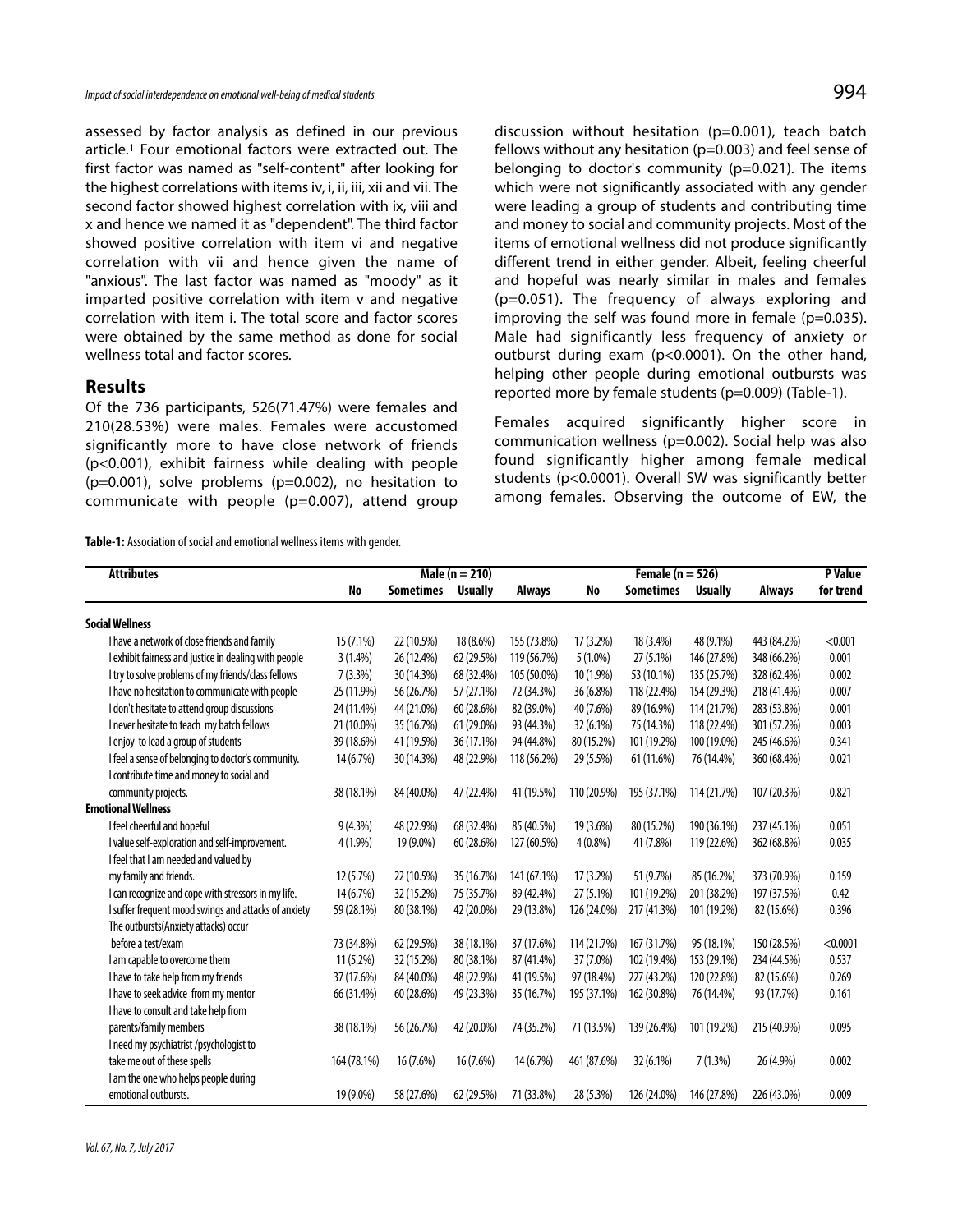| <b>Attributes</b>                     |                 | Male         | Female           | P Value      |          |
|---------------------------------------|-----------------|--------------|------------------|--------------|----------|
|                                       | Mean $\pm$ SD   | Median (IOR) | Mean $\pm$ SD    | Median (IQR) |          |
| <b>Social Communication</b>           | $9.18 \pm 3.18$ | 9(5)         | $9.96 \pm 3.43$  | 11(5)        | 0.002    |
| Social Help                           | $9.48 \pm 2.35$ | 10(3)        | $10.28 \pm 1.89$ | 11(3)        | < 0.0001 |
| <b>Total Social Wellness Score</b>    | $19 + 5$        | 19(6)        | $20 \pm 4$       | 21(7)        | < 0.0001 |
| Self-Content                          | $13.2 \pm 3.19$ | 14(4)        | $13.64 \pm 2.99$ | 14(4)        | 0.101    |
| Dependent                             | $4.42 \pm 2.4$  | 4(3)         | $4.36 \pm 2.35$  | 4(3)         | 0.696    |
| Anxious                               | $3.34 \pm 1.29$ | 3(1)         | $3.64 \pm 3.64$  | 4(1)         | 0.002    |
| Moody                                 | $3.29 \pm 1.19$ | 3(1)         | $3.49 \pm 1.11$  | 3(3)         | 0.056    |
| <b>Total Emotional Wellness Score</b> | $20 \pm 5$      | 21(5)        | $21 \pm 4$       | 21(6)        | 0.237    |

**Table-2:** Comparison of social and emotional wellness scores between male and female medical students of Karachi.

SD: Standard deviation

IQR: Interquartile range.

**Table-3:** Correlation of social wellness with emotional wellness among students.

|                           | <b>Social wellness</b> | Social communication | Social help |  |
|---------------------------|------------------------|----------------------|-------------|--|
| <b>Emotional wellness</b> | $0.364**$              | $0.300**$            | $0.349**$   |  |
| Self-content              | $0.511**$              | $0.444***$           | $0.435***$  |  |
| Dependent                 | $0.104***$             | 0.065                | $0.145***$  |  |
| Anxious                   | $0.149**$              | $0.096***$           | $0.198**$   |  |
| Moody                     | $0.125***$             | $0.123**$            | $0.075*$    |  |

\*\*: P value < 0.0001, \*: P value < 0.05.

anxiety factor was found significantly less among males as compared to females (p=0.002). Mood factor was nearby significantly higher among females (p=0.056). Content attitude and feeling of dependency were similar in both genders (p>0.05). Overall EW score was found insignificantly different between male and female medical students (Table-2).

Considering the above defined cut-off for delineating output of correlation of SW with EW, it was observed that overall EW exhibited moderate positive correlation with SW, communication and social help. With the increase of the score of the factor self-content there was significant increase in SW (r=0.511), communication (r=0.444) and social help (r=0.435). Dependency showed insignificant positive correlation with social communication while significant but weak correlation with SW and help. The other two factors of EW anxious and moody had positive but weak relationship with SW and social help (Table-3).

The following four themes emerged from focused group discussions: 1) help of social networking in emotional outbursts; 2) confidence to overcome stress; 3) support from friends and family is required for emotional wellbeing; and 4) communication for the sake of emotional well-being.

In the first theme, students responded, "Positive

interactions with comfort provides relaxed environment during work". They had the opinion that SW involved developing and building close bonds with commitment to compassion and active listening, caring for others, and letting others care for one other. One of the participants responded: "SW develops emotional intelligence and makes us acceptable for the society by control on emotions and developing EW". A female student responded: "SW involves developing and building close friendships and intimacy, practising empathy and effective listening, caring for others and their common good, and allowing others to care for us". We have observed that people who maintain their social network and support systems do better under stress. This was a frequent response. The awareness can help to improve our world by reassuring a strong and introducing improved communication with those around you was the recommendation given by the students.

In the second theme, students said: "A discussion during studies, especially during viva voce examination, develops good communication skills and creates confidence to appear better in the examination and overcome stress." At the same time they responded that socialisation identified the need for leisure, refreshment and scheduling of activities which overcame stress and tension. SW helped to get along comfortably with others by expression of feelings, needs, and opinions which helped in interaction with the social environment. This was an aggregate response from 4 to 5 students.

In the third theme, we received the replies, "Good friends exert a positive impact on the mental and physical health of an individual". "True friends can help in academic learning, personality development and grooming which develops an ability to cope with stress". SW helps in development of a positive interdependent relationship that leads to healthy behaviours and determines successful existence. The social interactions confirmed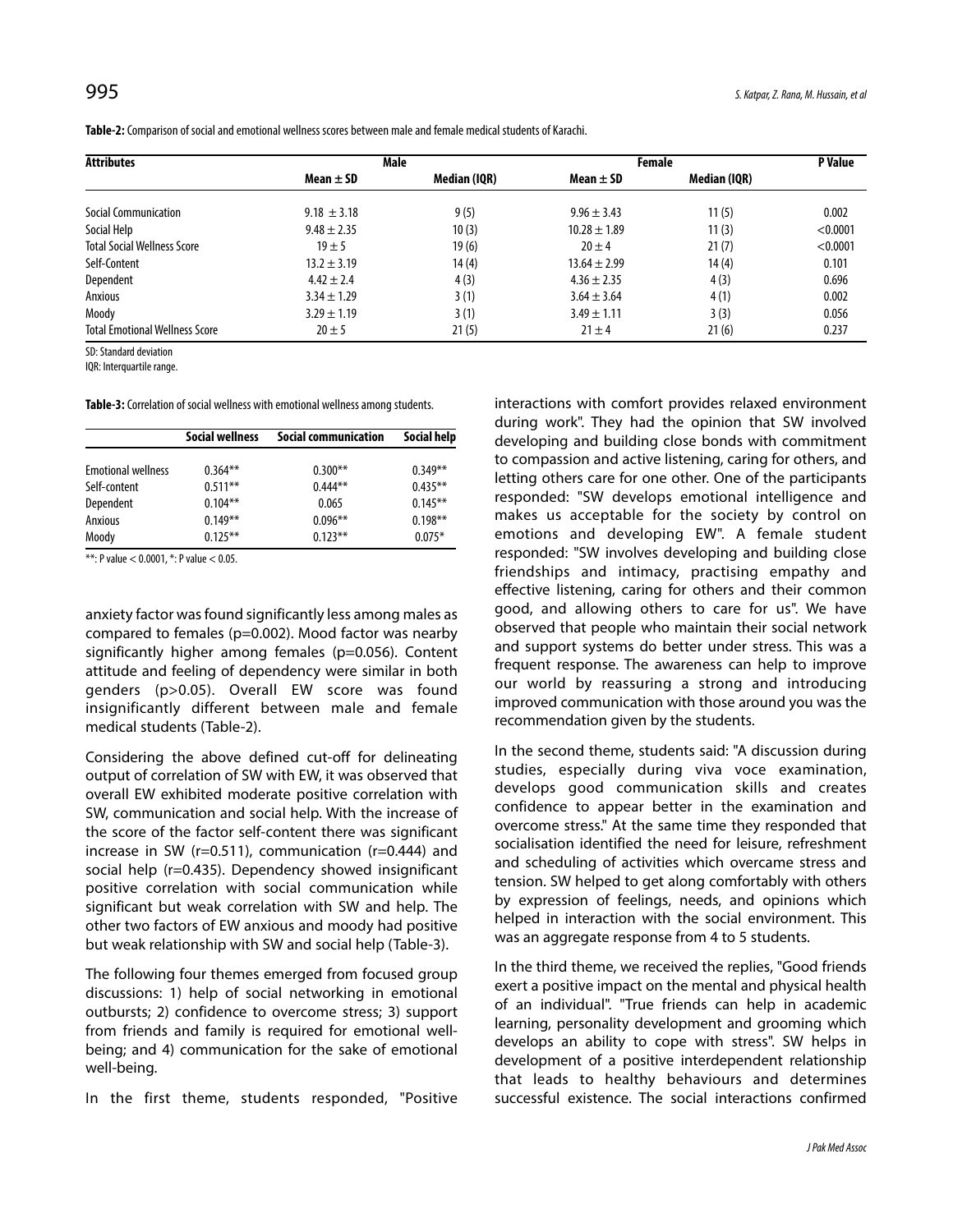better learning outcome that can be made possible by conversation, discussion and maximum utilisation of resources with the batch fellows.

The students thought that strong social network within family, friends, and community helped them to enjoy better health. SW, as one of the spokes of wellness wheel, enables an individual to survive in the society by interaction with friends, seniors, juniors and the entire community.

In the fourth theme, students identified that the importance of interchange of arguments, verdicts and sentiments permitted to share interpretations and understand wishes, apprehensions and common welfares of other students. It allows wilful choices to augment personal interactions and cultivate important bonding with community, surroundings and eventually the entire world. This communication helps to improve support system, which gives strength to the family, reinforces one's ability to work, bestows respect to others and develops meaningful relationship with people.

# **Discussion**

The medical profession by virtue of its academics develops multitasking abilities in an individual and these are the qualities needed for leadership.<sup>8</sup> Studies have been done to demonstrate association of EW with cognitive health.<sup>13</sup> However, the current study was aimed at investigating the concept of wellness in terms of emotional well-being in association with SW, as attributes needed to become a role model for any society.

The importance of emotional well-being of undergraduate medical students is highlighted from the plethora of difficulties faced by them due to the extensive medical curriculum.<sup>14</sup> To list a few, medical education is deemed to be demanding, different and stressful, entailing numerous lectures, tutorials, laboratory sessions and assignment submissions. Alongside, lack of facilities in hostel, homesickness, high expectations from peers / parents and fear of failure exacerbate students' problems. Concealed beneath all these issues is the stress factor, which piles up, inflicting damage on physical, emotional and mental health presented by digestive symptoms, headaches, sleeplessness, hypertension, anxiety and anger, etc.14,15

A negative change in behaviour of a student perturbs learning, deteriorates social ties and as a consequence reduces the performance. Past studies suggest that nearly 80% of diseases may be triggered due to anxiety, stress, absence of imaginative and entertaining events.10,11 From here, a chain reaction begins where the performance in

class and self-esteem takes a downhill twirl, resulting in more stress. This aggravates the situation of medical students further worsening class performances and other aspects of students' lives. In our study, nearly 39% of the students felt that they were capable of coping with stressors in life. The value of coping resides under the umbrella of awareness of stresses in life. This particular finding is coherent with the explanations offered by other studies. Zhang et al. stated that positivity to life with prosocial behaviours acts as a coping strategy and is linked to negativity towards depression.<sup>16</sup>

SW has an association with emotions, which in turn is also responsible reflecting behaviour of a person via effecting moods, thoughts, attitudes, day-to-day activities and all that is associated with it. In our study, self-content was improved with SW, social communication and social help, hence, the phenomenon of being socially sound for medical students acts as a significant factor in contributing towards emotional stability, reducing the stress levels which can further add in the treatment of unhealthy patients. Female medical students, however, were able to take care of themselves with emotional stability and positivity better than the males.

The idea of being associated with others is a universally inherent trait of human beings, emphasising the significance of social support from different individuals. This, in part, can be hugely attributed to the support tendered to a large number of students by their friends and family members; similar findings have been echoed in other studies.<sup>4</sup> Similarly, a few students approached mentors, psychiatrists and psychologists to tend to their issues; facets that are tied to enhancing EW. Studies lay claim to the fact that in the absence of social support, a person may contract depression and other symptoms.17,18 This may also have been because a large number of students valued the need for self-exploration, a value that can expand facets of the entire wellness wheel.<sup>12</sup> The importance of SW awareness is highlighted by Supe et al. who observed more anxiety attacks during comprehending the subject or examination in students who were distanced from their relatives.<sup>19</sup>

The association of EW with SW perceived in our study has been observed by other researchers. A higher score on emotional competencies has been associated with different indicators of social adaptation, whereas inability to recognise emotions and to use them to facilitate thought was reflected in negative outcomes, including drug and alcohol abuse.<sup>20</sup> Weng et al. found that the emotional competency of doctors was positively correlated to patient's trust, which in turn had a positive